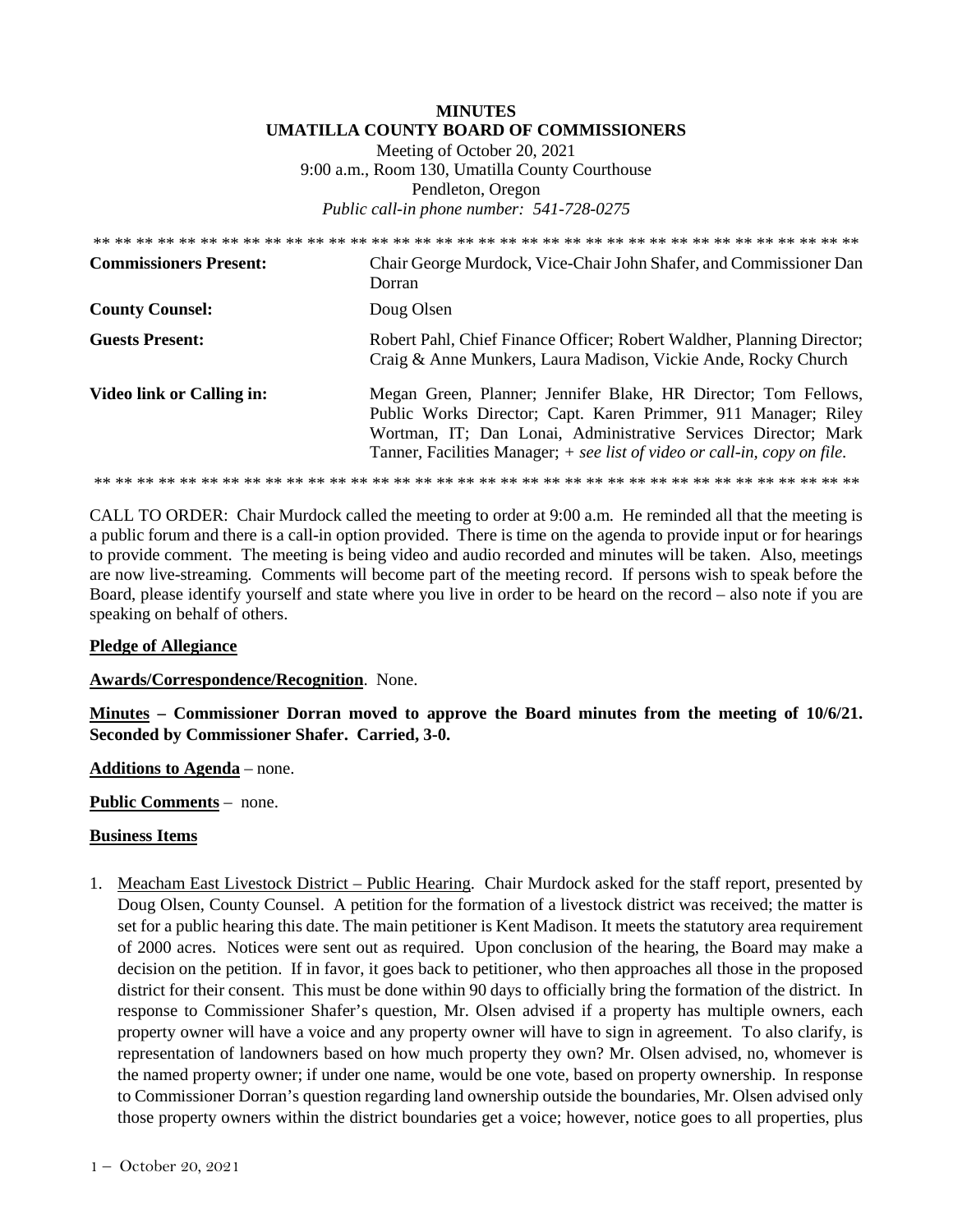those 500 feet outside the boundary -- since they are impacted by the district. If they have livestock, they will have to put a fence up to keep their livestock on their property and outside the district.

Chair Murdock called the public hearing to order at 9:06 a.m. Mr. Olsen advised two people were unable to attend and provided written testimony to be part of the record. (1) Steve McClellan for Hancock Forest Management, with some property within the district and also some outside the district, which complicates the issue. He also oversees other grazing interests. Hancock prefers to be out of district. If it is formed, Hancock will terminate all grazing leases in that area. (2) Charmaine Busler, owns 2 lots at Meacham. She would agree to proposed district. Recently four cattle have damaged her property and she had trouble identifying the owner to get them off her property. She doesn't want cattle on her property.

Commissioner Dorran asked, regarding Hancock, if they remove their property (about 300-400 acres) would that mean the minimum size requirement wouldn't be met? Mr. Olsen: correct.

### Chair Murdock asked for those in favor:

Rocky Church, Meacham. He has problems with cows tearing up/damaging his property -- ongoing issues; continually having to repair cattle damage. However, he's in favor of a district, though his property is outside of the area for the proposed district.

Laura Madison, represents Kent Madison, petitioner. The main purpose of proposing a livestock district is for the ability to corral cattle for brand inspector to identify owners -- the legal way to handle the process of getting cattle off their land. They aren't opposed to free range, but need ability to identify cattle and the owner responsible to remove them. They were told that the Brand Inspector would need to see the cattle to determine the owner.

Mr. Olsen advised with open range, cattle can be wherever, and can't be corralled. He didn't know about the brand inspector piece.

Chair Murdock asked for any in favor on the phone? None were heard.

### He then asked for those who opposed:

Rick Isackson, tax lot 1400. He has no building, but he owns land immediately adjacent to Meacham and between it and the freeway. Five questions. 1) what is result if passed on cattle or sheep drives through the district? (Chair Murdock advised he's heard concerns about sheep drives as well). Mr. Olsen: if doing a drive, one can legally drive them on a public road. It go onto private property, consent would be needed. There's no violation if driving livestock on public road. 2) What about domestic animals being released due to elk damage to fences? Mr. Olsen: if in a district, any livestock owner is liable for damage caused by them. An owner would have to fix fence to contain them on their property. The burden is on the livestock owner to keep their animals on their property and liable for damage to others' property. 3) What about Wapiti land subdivision constructing its own fencing to keep livestock out of the subdivision? Exclusionary fencing? Mr. Olsen: they have that option now. 4) What agency is responsible for policing a district if passed? Mr. Olsen: it falls within the scope of the Department of Agriculture – brand inspector. Mr. Isackson, so someone within the district would contact the brand inspector and if the animals are gone, then no crime no foul? Mr. Olsen: the brand inspector would have to follow-up (could look at pictures or other evidence). Mr. Isackson: is their sufficient funding? Mr. Olsen: that would be a question to that agency. He added that notice goes to that agency regarding any proposed livestock district. Mr. Isackson advised he is opposed based on answers to his questions. Point of fact, particularly sheep, his place was a sheep shipping operation at least 80 years ago – it is a way of life for cattle and sheep in that area. He leaves his range open for elk, deer, and occasional sheep or cows – it is okay with him. He doesn't believe additional burden should be on stock owners who feel the pinch of many regulations affecting them (i.e. riparian zones, etc.) and the potential of fines goes beyond the pale. He doesn't feel it should be approved.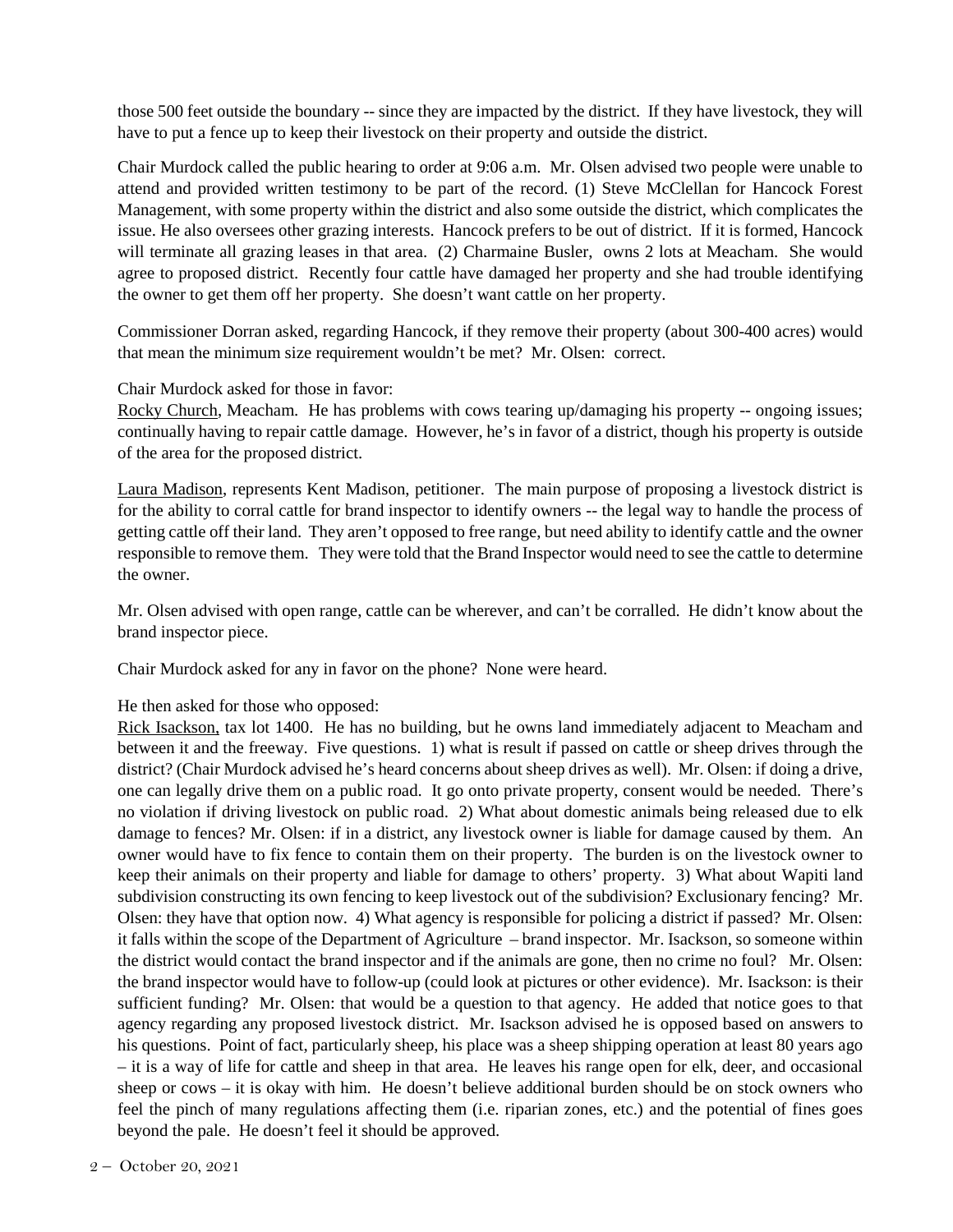# Chair Murdock asked for others in opposition:

Anne Munkers, Hoskins Ranch, they have own property and also lease property from several landowners including Hancock Management and other owners over years. They have lived there about 70+ years. She agreed with Isackson. They fence their property. CTUIR fences and Cunningham fences. It's an extreme burden for them -- they replace fence in May and then in September with more activity at those times. Another problem is they've been informed by Hancock if the district goes through, they will close everything – put up more cameras and etc. It would be trespassing. Regarding stray livestock, in reviewing statutes, one must try to identify cattle within a short period. Neighbors seek out and do the best they can to notify others when their livestock is out. She is opposed to the district.

### Any opposed on the phone?

Robin McFall, owns property at 687 USFS Rd 3030, which is right in the middle of all this. She totally agreed with Munker's and Isackson's comments – they live in a livestock world. The petitioner seems to only want others to fence their property. If somebody accidentally hits livestock on the road, they can be sued. She chooses to fence off her property (she has horses). Neighbors talk to each other. She feels this is nothing more than helping Madisons fence off their property. If they want their property fenced off, do it. Nobody else should be liable.

Chair Murdock read into the record: Mr. McClellan statement (he called from Boise to leave word being unable to attend). Hancock Forest Management objects to the proposed district. (as noted earlier). Also, a Cunningham representative called about sheep drives being terminated; he felt a decision by the commissioners would be premature.

# Rebuttal

Ms. Madison reiterated they are not against grazing cattle nor passing animals through. She noted Fish & Game told them it would be better to take down fences for elk and deer habitat. Based on statutes, she commented again about brand inspector contact. She reiterated they weren't talking about stopping or slowing down grazing, it is up to property owners to fence out livestock that isn't their own.

Ms. Munkers: she believed Madisons have enough experience they understand fencing laws of Oregon. She agreed with Ms. McFall, and over years, neighbors are independent folks, but also accountable for themselves and their property. She's been accountable. Neighbors need to communicate – all people in their area need to be responsible and accountable.

Chair Murdock asked for public comments or questions. There were none. He then closed the public hearing at 9:31 a.m.

Deliberations. Commissioner Dorran believed action by the Commissioners is premature. If Hancock is unwilling to consent to being in the district, there is not enough property to form it. What is the next step? Mr. Olsen: once a district is formed, then a property owner can petition to be removed. At this point, it would be a majority to form a district. In response to Commissioner Shafer, if a district is formed how hard would it be for Hancock to pull out? Mr. Olsen: the board has authority on the petition. He reminded that property must be minimum of 2,000 acres. The Board can continue the hearing for petitioner to have more time, or deny for the current proposal. Chair Murdock agreed the action is premature. There are a number of questions i.e. brand inspector comments regarding monitoring. Discussion about action – delay/continue, minimum of 90 days? Considering the time of year – don't want middle of spring to come into play. Also, concern we are impacting livelihood of people who have operated in that area – economic consequences. In addition, if timing is wrong, pasture takes time; a process to find alternate ground. Commissioner Dorran felt the petitioner needs to go back "to the drawing board". More discussion about when cattle are in /out,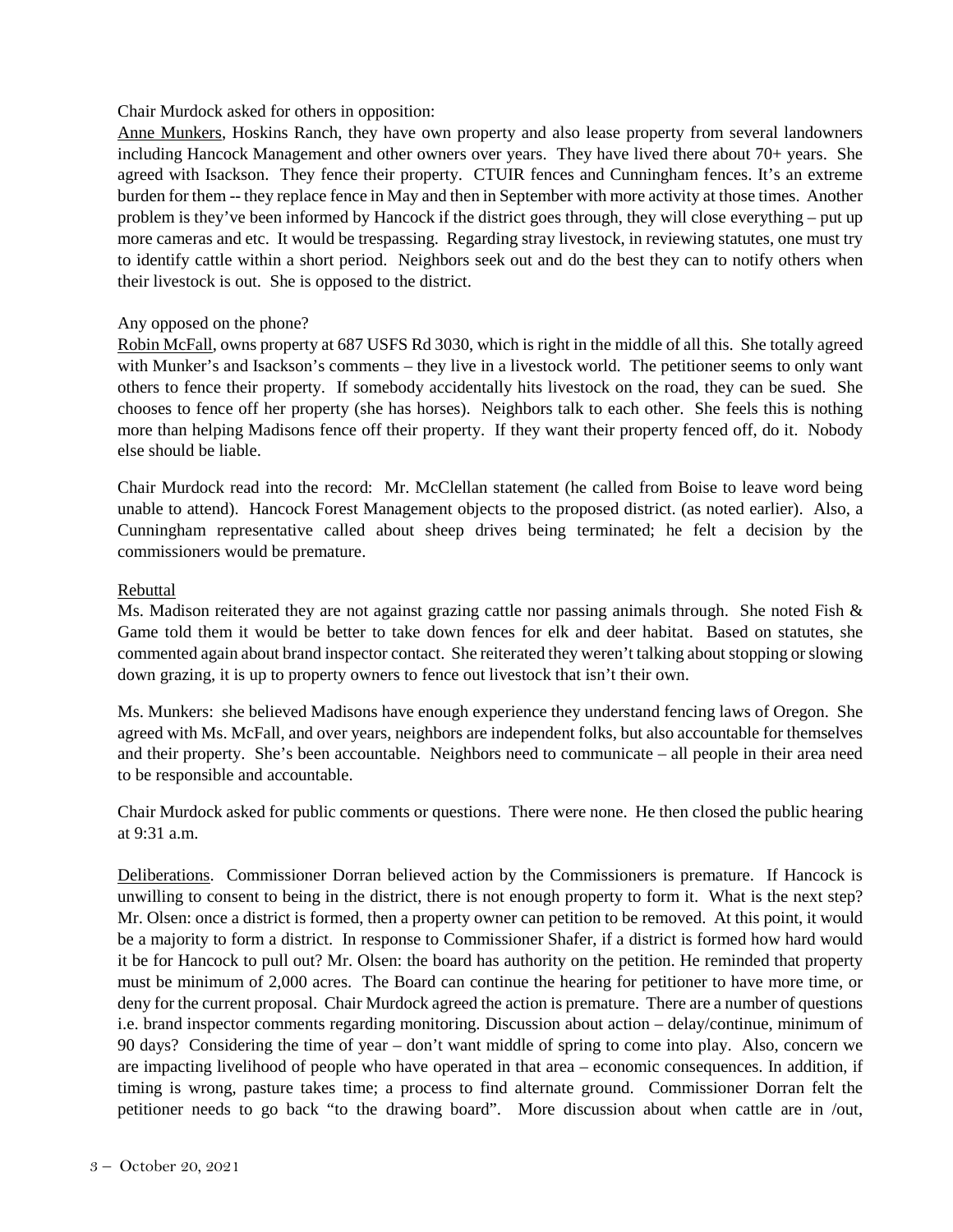requirements of public lands vs. private lands. Grazing is monitored by BLM and also Hancock (public). Chair Murdock also pointed out regarding date and conditions for grazing, it is also about water.

**Commissioner Shafer moved to continue for 90 days to January 19, 2022 at 9:00 a.m., here in Room 130. Seconded by Commissioner Dorran. Chair Murdock added time is needed for due diligence and also to answer questions brought forward today. Before the vote, like the last time there was a livestock district discussion, he would like to view the area. Carried, 3-0.**

2. Vinson Canyon Quarry Amendment – Public Hearing. Chair Murdock turned gavel over to Commissioner Shafer to conduct land use hearings. Vice-Chair Shafer opened the public hearing at 9:42 a.m. He gave the opening statement, purpose of the hearing, including location, zoning, the process to be followed, etc. He asked for any ex parte contact, etc. None heard.

The staff report was presented by Robert Waldher, Planning Director. The applicant is ODOT, which has requested to add existing quarry (Vinson Canyon) to the comprehensive plan list of Goal 5 protected Significant Sites and apply Aggregate Resource Overlay Zone to the site. Property is located off the north side of OR Highway 74; property is 14.03 acres and zoned Exclusive Farm Use. After testimony presented to the Planning Commission, unanimous recommendation was made for approval to the Board of Commissioners.

Vice-Chair Shafer asked for public comments or questions. Carla McLane, 170 Van Buren Drive, Umatilla. She represents ODOT (applicant). ODOT acquired the site in 1953; over the years, permits were kept up to date. In the past year, 6 sites were identified, including this one and one more today to consider of those six, to be found a significant site. There's a letter documenting evidence the site meets quantity and quality (more than 525 tons of material) and standards also met. ODOT is asking for protections of the site and some limitations for the impact area. This is basically open range land and space. It is remote with no conflicting uses. Staff has done an excellent job of evaluating and supported a waiver of remonstrance, which says no harm based on activities. It is to protect ODOT from any future claims. She also noted ODOT staff is available (on-line) for any questions regarding operational, quantity, quality.

Vice-Chair Shafer asked for those in opposition? None heard. Any public agencies? Mr. Waldher advised Planning didn't receive any comments for this site. No rebuttal. He closed the public hearing at 9:57 a.m. Deliberations. None.

# **Commissioner Murdock moved to adopt Ordinance No. 2021-09 (Vinson Quarry). Seconded by Commissioner Dorran. Carried, 3-0.**

3. Butter Creek Quarry Amendment – Public Hearing. Vice-Chair Shafer opened the public hearing at 10:00 a.m. He gave an opening statement, purpose of hearing, *(same as the prior hearing).* 

The staff report was presented by Mr. Waldher. This is for adding a site (Butter Creek Quarry) to the comprehensive plan list of Goal 5 protected Significant Sites and apply Aggregate Resource Overlay Zone to the site. Property is located on the northeast side of Butter Creek Road; the property is 4.75 acres and zoned Exclusive Farm Use. After testimony presented to the Planning Commission, vote was 5-3 to not recommend approval by the Board of Commissioners. However, the Planning Commission made no findings with the split vote. The Board is to make the decision whether to adopt and apply the AR Overlay to the entire quarry. He then asked to include agency comments received (not in packets), but need to be on the record; he read comments into record. Also, a letter of support to ODOT for protection and approval of this quarry site which set out specifics (copies provided to the Board for the record) was prepared by Tom Fellows, Public Works Director. Commissioner Murdock asked about amount of use at this site. Mr. Waldher didn't believe it would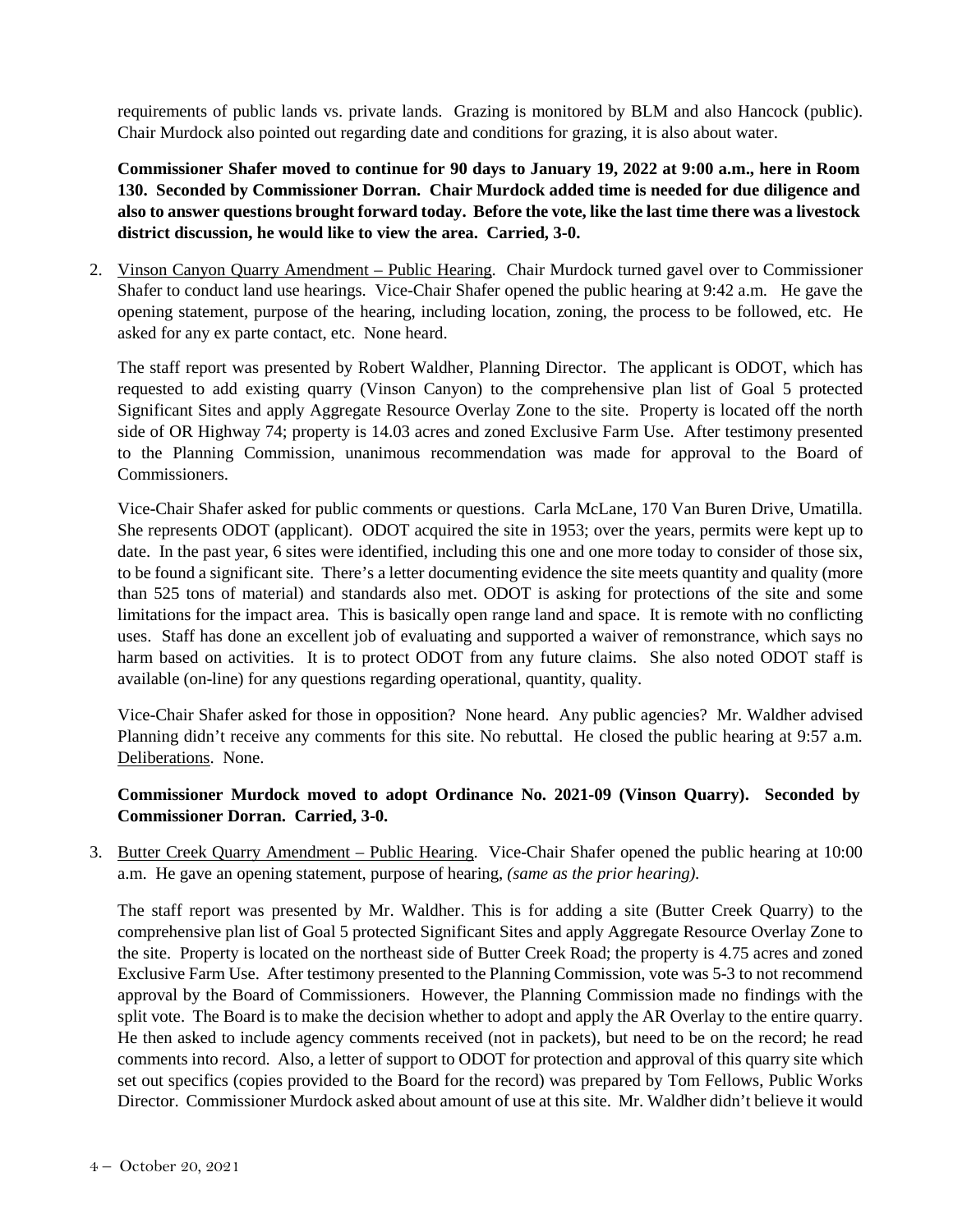be used frequently; main use is for ODOT planned construction projects – the quarry could sit inactive for several years based on need for those projects. So, safety wouldn't be a problem like a commercial quarry – no daily truck traffic, moving of aggregate, blasting. He believes it would be more mobile equipment not permanent there – but this is a good question for ODOT.

Regarding a waiver of remonstrance for any conflicting use within the 1500 foot area, at the Planning Commission hearing, Mr. Luciani (neighboring property owner) expressed concern about operation and safety (blind corner in the site). Carla McLane, on behalf of ODOT, reminded all that ODOT representatives are also on-line for questions. She noted this site has been owned by ODOT since 1946. Permits and protections meet requirements. As with the first quarry (Vinson), it is similar but there's more pasture and no homes within the 1500 foot buffer zone. A few homes in the area (more in Morrow County) with more activity near this site (than the Vinson Canyon quarry) – i.e. hay cover structures. Dryland farming and also irrigated farming in the area. She commented that Mr. Luciani testified in opposition at the Planning Commission hearing, but sited no specifics. The portion regarding safety for ODOT and contract workers and travelers on Butter Creek Road, she followed up, traffic counts were reviewed – current data is about 5 years old. Also comment about using different aggregate sites – what types of sites are there? How are they used? ODOT quarries are used for their projects. Sites along freeway are probably owned by private individuals, with a lot more regular work – commercial quarries have more active use. ODOT needs to assure they have material available – also cost is a big consideration (farther distance results in more cost).

This was a 5-3 decision of the Planning Commission and they didn't create findings for a clear path for staff about reason for denial. It was unclear at that hearing. ODOT is asking the Board to not accept the Planning Commission decision, and to vote in favor of applicant.

Vice-Chair Shafer asked for public comments or questions. Those in favor? There were none. He then asked for those in opposition.

John Luciani, Butter Creek Road, Echo, Oregon. The Planning Commission voted against this quarry. He hopes the Board votes the same. He suggested visiting the site before voting. It is a blind corner; over the years, road changes have been made; however, he felt there's need to actually see this site. It is right out his back door; also Tom Price's property is to the north, and his daughter's property is there as well. Regarding traffic patterns – there's a lot of traffic all hours of day – school buses, also a trucking business two miles to the south. Cattle trucks are constantly running transporting cows. He hauls wheat (dryland operation), which is 20 loads/day estimate (seasonal). Also a lot of motorcycles use the road. He prays somebody doesn't get hurt on this road. Who would be liable for that? Please address that. This corner is unacceptable. There are also a lot of animals in that area – with blasting, another big concern for animals and also for his home right there.

Commissioner Shafer asked Mr. Olsen to comment regarding potential liability. Mr. Olsen, if a contractor is on site, it would be a potential defendant, also the state of Oregon since it's their property being mined. It is true of any rock pit anywhere. The same applies to blasting – a contracting party has potential liability plus the state.

Mr. Luciani added product is available in that area – all others are remote (for good reason). Rock is available in many other quarries.

Commissioner Shafer asked for rebuttal from the Applicant. Mr. McLane, regarding the blind corner – she referred to a map (page 30 in packet) -- felt "blind corner" is overstated. Noise and dust have been addressed. Traffic counts have grown, but still felt trips/day are still 35-40. Regarding accidents, she also inquired about crash data/history, and found no crashes or fatalities identified on that road. It is not a residential area – uses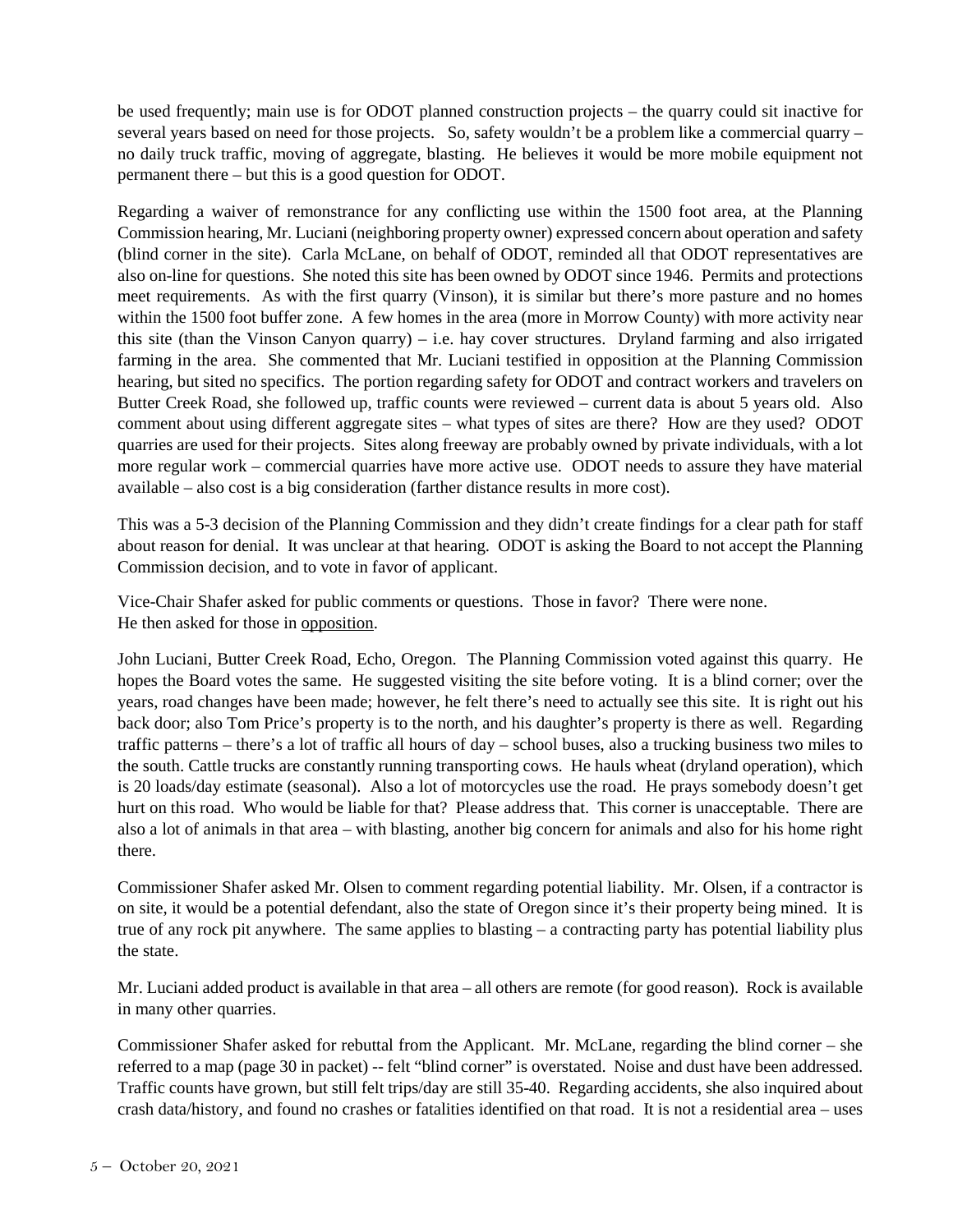are EFU. ODOT purchased this quarry in 1946 and needs it in the near future rather than using other materials from other sites

Paul Howland, Assistant District Manager, ODOT, 1327 SE 3<sup>rd</sup> St, Pendleton. He knows location and area and traffic comments – he's driven it. Regarding rock production, this pit is ODOT owned. He includes rock sources in contract submission, which is the best price for taxpayers. Example: specifically, to Highway 207 project, only contractor who bid was Anderson who used their own material source – with no ODOT material available closer, it was more expense and added up to taxpayers. This pit wouldn't be a stockpile site and not used frequently. It could be 8-12 years for using it. Still not active, regular use. To Mr. Luciani, the pits he mentioned are private, not ODOT owned.

Scott Billings, 63055 N Hwy 97, Bend. ODOT. Adding to Mr. Howland's comments regarding material sources, the shorter the distance, the less fuel, the cheaper the rock is, and more miles they can pave. Also, "insurance policy" material is available 24 hours/day for emergency uses. There is misconception rock is available (a lot of quarries), but ODOT cannot use just any commercial sources. It needs best product, price, proximity. Also regarding traffic, all road aspects, flagging, etc. plus permit with county road is considered with all aspects (signage or flagging etc. required based on need).

Teresa Penniger, ODOT. Regarding quarry location, it's been there since 1946. Today's action is to identify this quarry as a significant site. ODOT is also willing to protect the site and the folks who may want to use surrounding land including a letter of remonstrance to be aware of future use. Notifications would be made accordingly.

Vice-Chair Shafer, then asked for ex parte contact. Commissioner Dorran disclosed his wife works for ODOT along with Mr. Howland, but this does not impact his ability to make a decision. Mr. Olsen advised this doesn't affect his participation, but disclosure is needed.

No other questions. No comments after rebuttal (per Mr. Waldher). And, no more comments were made by Mr. Luciani.

Vice-Chair Shafer closed the public hearing at 10:47 a.m. Deliberations. Commissioner Dorran empathized with Mr. Luciani, but also recognizes ODOT's position. He also understands this quarry is not a full-time commercial pit and the request is only to identify it in the Goal 5 process; other processes and permits still to be needed for actually using the pit. Mr. Waldher responded: if decision is to approve the quarry site as a Goal 5 protected resource, it gives ODOT the ability to mine the site as long as zoning permits are acquired prior to doing that. A conditional use wouldn't meet criteria in this case (it's a large site vs. small site). Goal 5 takes the place of a conditional use permit. Commissioner Dorran also appreciated the Planning Commission recommendation without actual findings, he can't go against the requests, at this point.

Mr. Waldher clarified the Planning Commission concerns of Mr. Luciani, but if substantive criteria are met under rule and planning requirements, no other findings can be made by the Board. The staff report shows the applicant met substantive requirements for approval. Commissioner Shafer added, then, on the face of matter with input from staff, the Board can take action.

Mr. Waldher: the decision should be based on whether or not criteria are met.

# **Commissioner Dorran, after considering all, feels all criteria has been met and he moved to adopt Ordinance 2021-10. Seconded by Commissioner Murdock. Carried, 3-0.**

[10-minute break @ 11]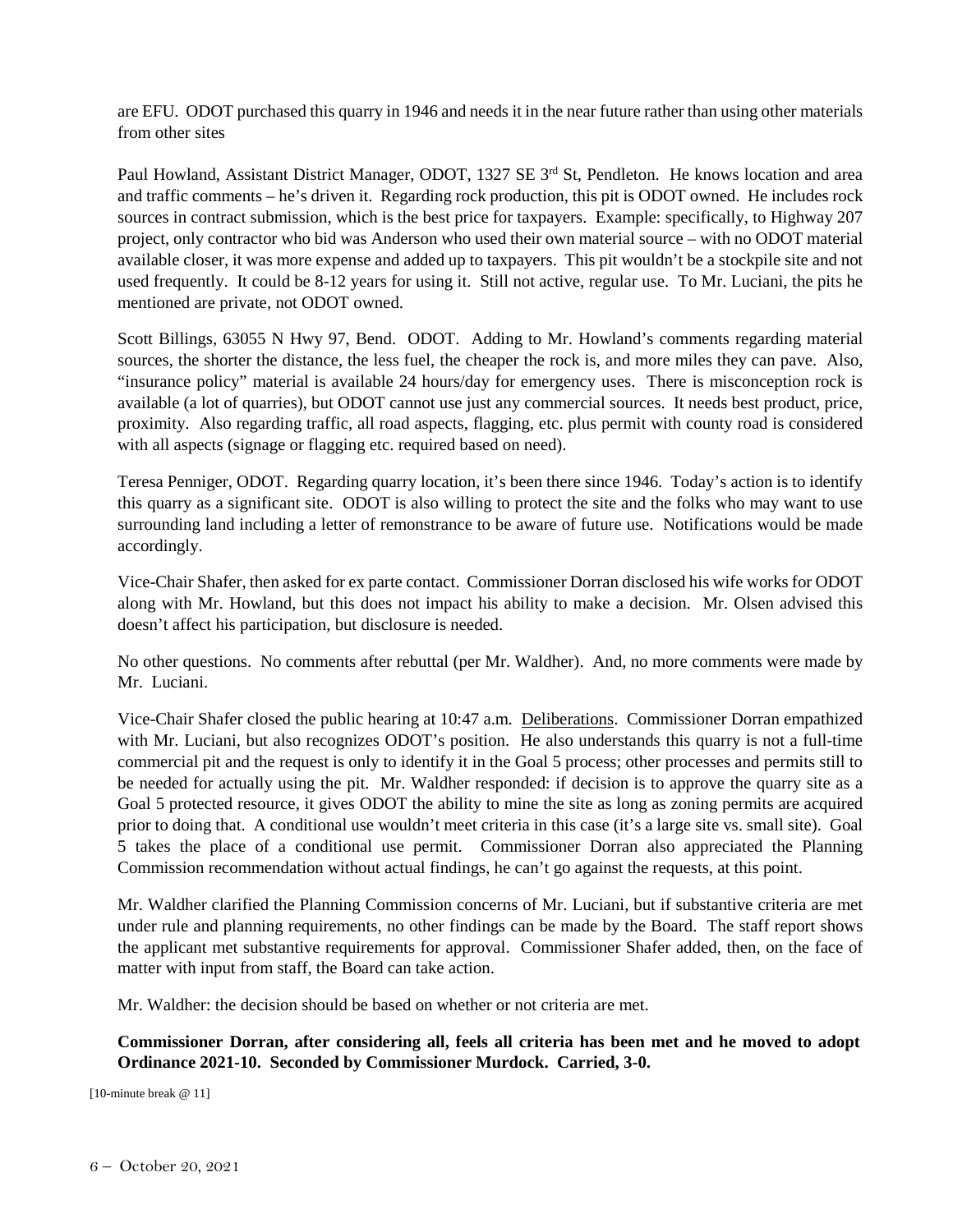- 4. Boardman Connector Report Presentation. Presented by Megan Green, Planner. Umatilla County, Morrow County, and CTUIR Transit Coordinators worked with Kittelson & Associates to develop a strategic report for planning and developing the Hermiston to Boardman connector transit route, and the Port of Morrow circular route. The effort was led by CTUIR, Kayak Public Transit, and Morrow County's transit service with Umatilla County serving as a project partner. She explained the stakeholder group make-up noting public outreach was conducted at meetings in February, March, and June. Monthly meetings were held for the purpose of planning the new transit service. This project has received STIF funding in the 22/23 biennium. In order to continue to receive funding and grants, the county should formally adopt the strategic report. In response to Commissioner Dorran, regarding flexibility of routes, Ms. Green advised Kayak would decide that. She noted committee meetings are held quarterly to discuss how funding comes in, as well as routes. But, since Kayak is providing the service, they are main decision-maker on the route. Commissioner Murdock asked about a periodic review process to determine how the program is working, Ms. Green advised STIF funds are reviewed every two years. At that point, part of process is the plan is submitted and projects are identified then the Board makes that decision. **Commissioner Shafer moved to approve and adopt the Hermiston to Boardman Connector Strategic Report. Seconded by Commissioner Dorran. Carried, 3-0.**
- 5. Solid Waste Franchise. Presented by Gina Miller, Planning and staff liaison to Solid Waste Committee. This is to request for Desert Wind Sanitary Disposal who sold the business to Waste Connections to essentially transfer the franchise. Unanimous vote was made by the committee to approve and forward to the Board for consideration. Waste Connections has submitted the appropriate application and paid fees. Mr. Olsen advised, as it is written, Waste Connections takes over as a brand new franchise for the county. Ms. Miller advised the service area does not change – everything remains the same. Mr. Olsen added, rates are the same until changed by the Board; this company would take over existing rates. Ms. Miller also noted this application is for a 10-year period, with rolling review every 1 year – all franchise holders do this annually. **Commissioner Dorran moved to adopt Order No. BCC2021-075 (Collection Franchise). Seconded by Commissioner Shafer. Carried, 3-0. Commissioner Shafer moved to adopt Order No. BCC2021-076 (Disposal Franchise). Seconded by Commissioner Dorran. Carried.**
- 6. Maintenance Purchase. Presented by Mark Tanner, Facilities Manager. Approval is sought for purchase of a storage container to be placed at the Stafford Hansell Government Center in Hermiston to store snow removal equipment. He looked at different options (i.e. shed, metal building structures – both were twice as much as this cost). At Commissioner Dorran's request, he talked to BMCC about possibly using their storage shed; they don't have any room for the county. He also spoke to the City of Hermiston about any requirements; nothing, except basically it needs to be only one color. The used container would be purchased from NW Container Services (in Boardman) for \$5,733. It could be available by the end of October or November. The other option is a unit from La Grande at a cost of \$6,670. Commissioner Dorran is concerned with appearance of containers. He wants the facility there to be in keeping with a better appearance. He noted there is power available if the container is placed in a spot behind the building. **Commissioner Shafer moved to approve purchase of a used container from NW Container Services in the amount of \$5,733. Seconded by Commissioner Dorran**. **Carried, 3-0.**
- 7. Creation of Position. Presented by Dan Lonai, Administrative Services Director. With a recent retirement, there are only two in the records office, which is state mandated requirement to be open, as well as need for backup. There's been a big increase in recording and the office is very busy. The position would be parttime, non-benefitted (19 hours/week) and schedule would be set up accordingly, primary to records, but for administrative services and other things from time to time - e.g. elections, BOPTA. There was discussion about office set up, supervision, other duties. Mr. Lonai noted IT set up is still there and available. **Commissioner Shafer moved to approve the Records Specialist position to fall under Administrative Services, 19 hours/week. Seconded by Commissioner Dorran. Carried, 3-0.**